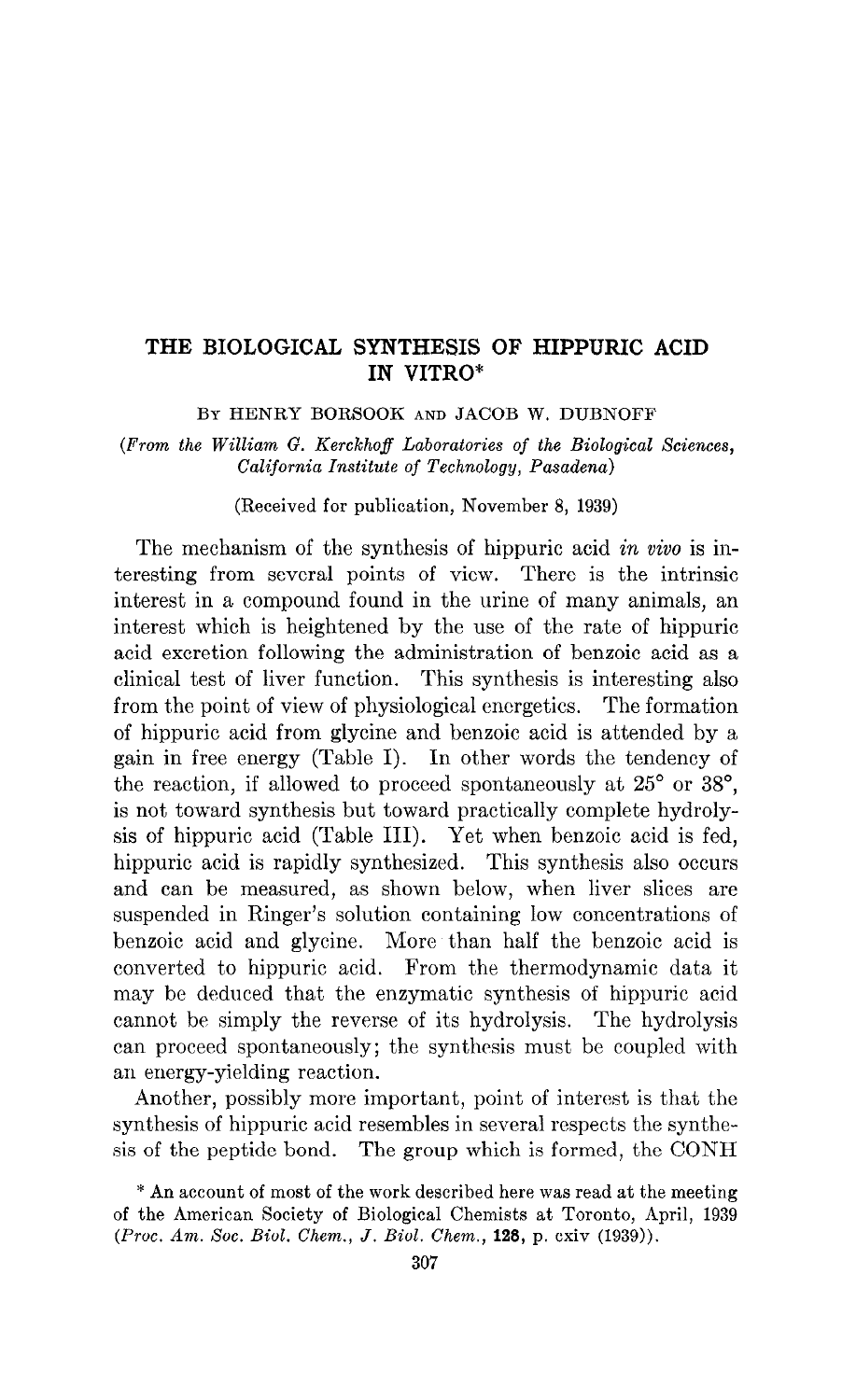Hydrolysis hippurate and t. mxmate and t. mxmate and hippuric and benroic acids) Hydrolysis in- mippure and benzoic acids) Hydrolysis in- mippure and benroic acids) hippure acids) hippure acids) hippure acids) Kquilibrium constant<br>Equilibrium constant Data for Calculation of Equilibrium Constant of Reaction, Hippuric Acid + Water  $\rightarrow$  Benzoic Acid + Glycine  $\begin{array}{ll} \nabla F(\text{hydrolysis}) \\ \n\text{Free energy} \\ \n\end{array}$ Data for Calculation of Equilibrium Constant of Reaction, Hippuric Acid + Water  $\rightarrow$  Benzoic Acid + Glyci K (hydrolysis)<br>Equilibrium constant  $\nabla F$ (hydrolysis)<br>Free energy change,  $\begin{array}{ll} \mbox{in a.~infty for a point of $p$} \\ \mbox{a.~infty for a point of $p$} \\ \mbox{a.~infty for a point of $p$} \\ \mbox{a.~infty for a point of $p$} \end{array}$ Honiastion constant, pK  $\mathbb{V}^{\text{B}}_{\text{P}} \circ \mathbb{V}^{\text{acl}} \circ \mathbb{V}^{\text{acl}} \circ \mathbb{V}^{\text{acl}} \circ \mathbb{V}^{\text{acl}}$ Free encycloped in a solution,<br>In added in a solution, and the solution, Free energy of solution,  $\Delta F$ At 25" Solution<br>2m. water undissociated in satur-<br>2m. water onitrios between Solubility  $\Delta H^{\rm 0,98.1}_{\rm 1.88^{20}M\Delta}$  Then to mation of solid at 25°, Mol.  $\text{Substance}$ Substance

|                                                                                                           | gm. | calories                                                                                                          | calories                                        | $\begin{array}{ c } \hline \hline \text{gen.} & 1000 \text{ }\text{cm.} \\\hline \text{gen.} & \text{under.} \\\hline \end{array}$<br>moles |               | calories calories | calories                                     | calories |    | calories    |    |
|-----------------------------------------------------------------------------------------------------------|-----|-------------------------------------------------------------------------------------------------------------------|-------------------------------------------------|---------------------------------------------------------------------------------------------------------------------------------------------|---------------|-------------------|----------------------------------------------|----------|----|-------------|----|
| Benzoic acid<br>Glycine                                                                                   |     | $\left  122.1 \right $ $-92.270$ $-59.050$ $(0.590)$ $0.0280$ $(0.0267)$<br>$15.07 - 126,240$ $-88,500 3.33$ 0.9* |                                                 |                                                                                                                                             |               | $-650  -89,150 $  | $2150$ $-56,900$ 4.20 $-51,170$ $-2640$      |          | 86 | $-3170$     | 21 |
| Hippuric acid [179.2 $ -145,820 $ $-88,550 0.0205 0.0187$<br>Water (liquid). $ 18.02 $ -68,320 $-56,690 $ |     |                                                                                                                   |                                                 |                                                                                                                                             |               |                   | $2360$ $-80$ , $190$ $3.81$ $-80$ , $990$    |          |    |             |    |
|                                                                                                           |     |                                                                                                                   |                                                 |                                                                                                                                             | At $38^\circ$ |                   |                                              |          |    |             |    |
| Benzoic acid<br>Glycine                                                                                   |     |                                                                                                                   | $-57,600 0.0426 0.0409$<br>$-86,850 4.264 0.9*$ |                                                                                                                                             |               | $-835  -87,685 $  | $1980$ $-55,620$ $4.20$ $-49,635$ $-2670$ 75 |          |    | $-3225$ 183 |    |
| Water $(liquid)$<br>Hippuric acid                                                                         |     |                                                                                                                   | $-86,050 0.0332 0.0309$<br>56,180               |                                                                                                                                             |               |                   | $2150$ $-83,900$ $3.81$ $-78,470$            |          |    |             |    |

 $*$  Activity coefficie

\* Activity coefficient.

TABLE I

308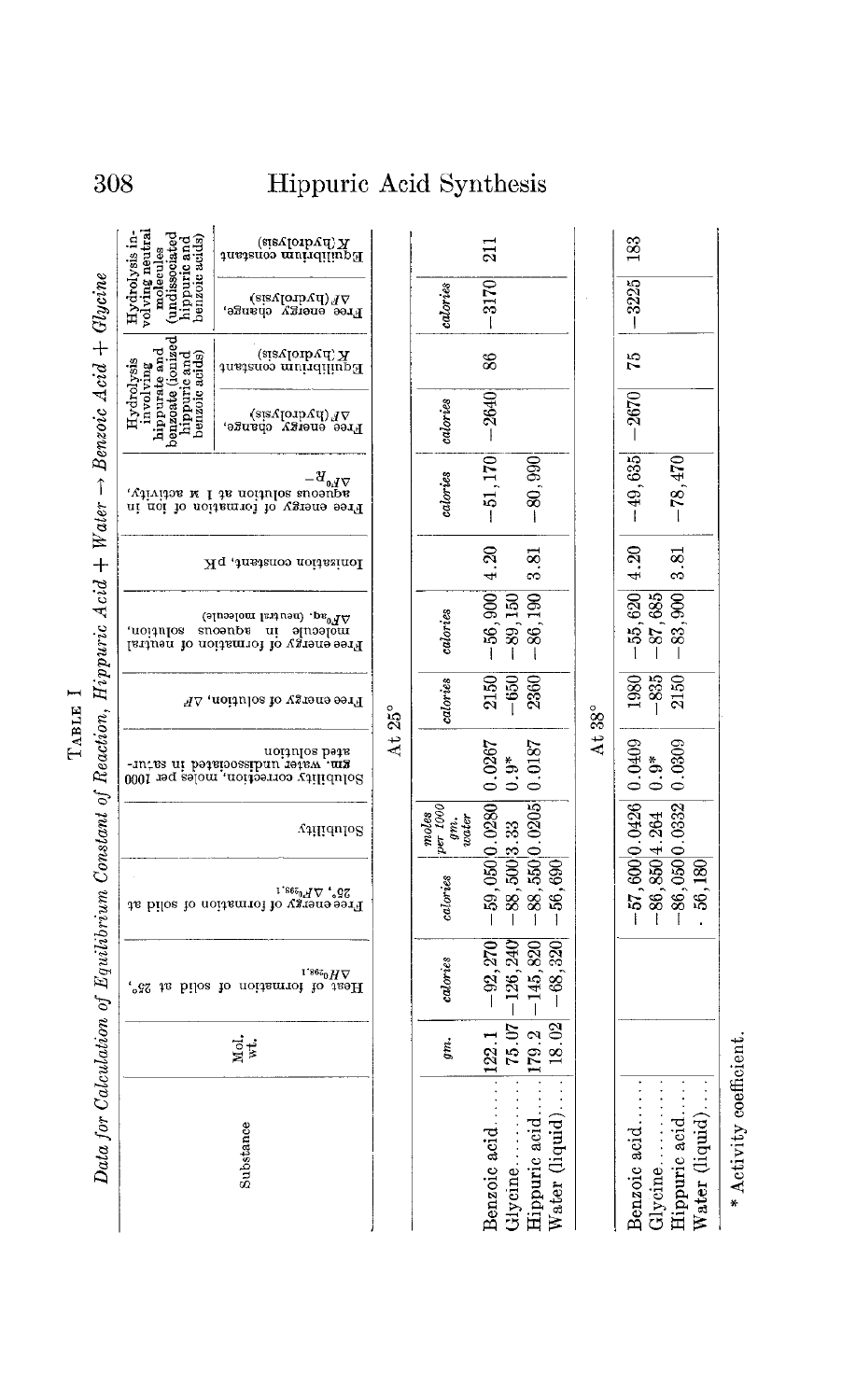group, is the same, and it is in the  $\alpha$  position to a carboxyl group. The free energy of formation of the hippuric acid bond is of the same order of magnitude as of the peptide bond (Tables II and III). From the energetic point of view they are uphill tasks of the same order of magnitude.

### TABLE II

Data on Free Energy of Hydrolysis of Peptide Bond (Solid State at 25°)

|                        |                          | Free energy of formation of        |                                                                   |                          | Free en-                                            |
|------------------------|--------------------------|------------------------------------|-------------------------------------------------------------------|--------------------------|-----------------------------------------------------|
| Substance              | Peptide,<br>$\Delta F^0$ | Water.<br>$\Delta F^0$<br>(liquid) | Amino<br>acid.<br>benzoic<br>acid, or<br>peptide,<br>$\Delta F^0$ | Glycine,<br>$\Delta F^0$ | ergy of hy-<br>drolysis,<br>ΔF<br>(hydrol-<br>ysis) |
|                        | calories                 | calories                           | calories                                                          | calories                 | calories                                            |
|                        | $-117,750$               | $-56,690$                          | $-88,500$                                                         | $-88,500$                | $-2560$                                             |
| Alanylglycine          | $-116,910$               | $-56,690$                          | $-88,740$                                                         | $-88,500$                | $-3640$                                             |
| $dl$ -Leucylglycine    | $-112,110$               | $-56,690$                          | $-83,260$                                                         | $-88,500$                | $-2960$                                             |
| Hippuric acid          | $-88,550$                | $-56,690$                          | $-59,050$                                                         | $-88,500$                | $-2310$                                             |
| $Hippurylycine \ldots$ | $-118,080$               | $-56,690$                          | $-88,550$                                                         | $-88,500$                | $-2280$                                             |

#### TABLE III

Data on Free Energy of Hydrolysis of Peptide Bond in Aqueous Solution at  $25^\circ$ 

| Substance                                                                                                                                                                                                |                                       | molecules of                       | Free energy of formation of neutral                       |                              | drolysis<br>kyd<br>sis)                 | $\frac{\text{constant}}{\text{sis}}$ | hydrolysis<br>of initial<br>concentra-<br>tions | Equilibrium<br>degree of |
|----------------------------------------------------------------------------------------------------------------------------------------------------------------------------------------------------------|---------------------------------------|------------------------------------|-----------------------------------------------------------|------------------------------|-----------------------------------------|--------------------------------------|-------------------------------------------------|--------------------------|
|                                                                                                                                                                                                          | Peptide,<br>$\Lambda F0$<br>(aqueous) | Water,<br>$\Delta F^0$<br>(liquid) | Alanine<br>or benzoicl<br>acid, $\Delta F^0$<br>(aqueous) | Glycine.<br>ÀF0<br>(aqueous) | Free energy of $\Delta F({\rm hydroly}$ | Auilibrium<br>K(hydrolys<br>囟        | 0.1 <sub>M</sub>                                | 1.0 <sub>M</sub>         |
|                                                                                                                                                                                                          | calories                              | calories                           | calories                                                  | calories                     | calories                                |                                      | $_{per}$<br>$_{cent}$                           | per<br>$_{cent}$         |
| $\text{Alany}$ lglycine $[-117, 560] - 56, 690] - 89, 100] - 89, 150] - 4000]$<br>$\text{Hippuric acid} = \mid -86,190 \mid -56,690 \mid -56,900 \mid -89,150 \mid -3170 \mid 211 \mid 99.95 \mid 99.55$ |                                       |                                    |                                                           |                              |                                         |                                      | 866 99.99 99.88                                 |                          |

For these reasons we have begun a study of the mechanism of the biological synthesis of hippuric acid. The use of the whole animal, whether operated on or not, is too cumbersome and slow. The tissue slice technique of Warburg (1) seemed to be better suited to this purpose. A micromethod was necessary for measur-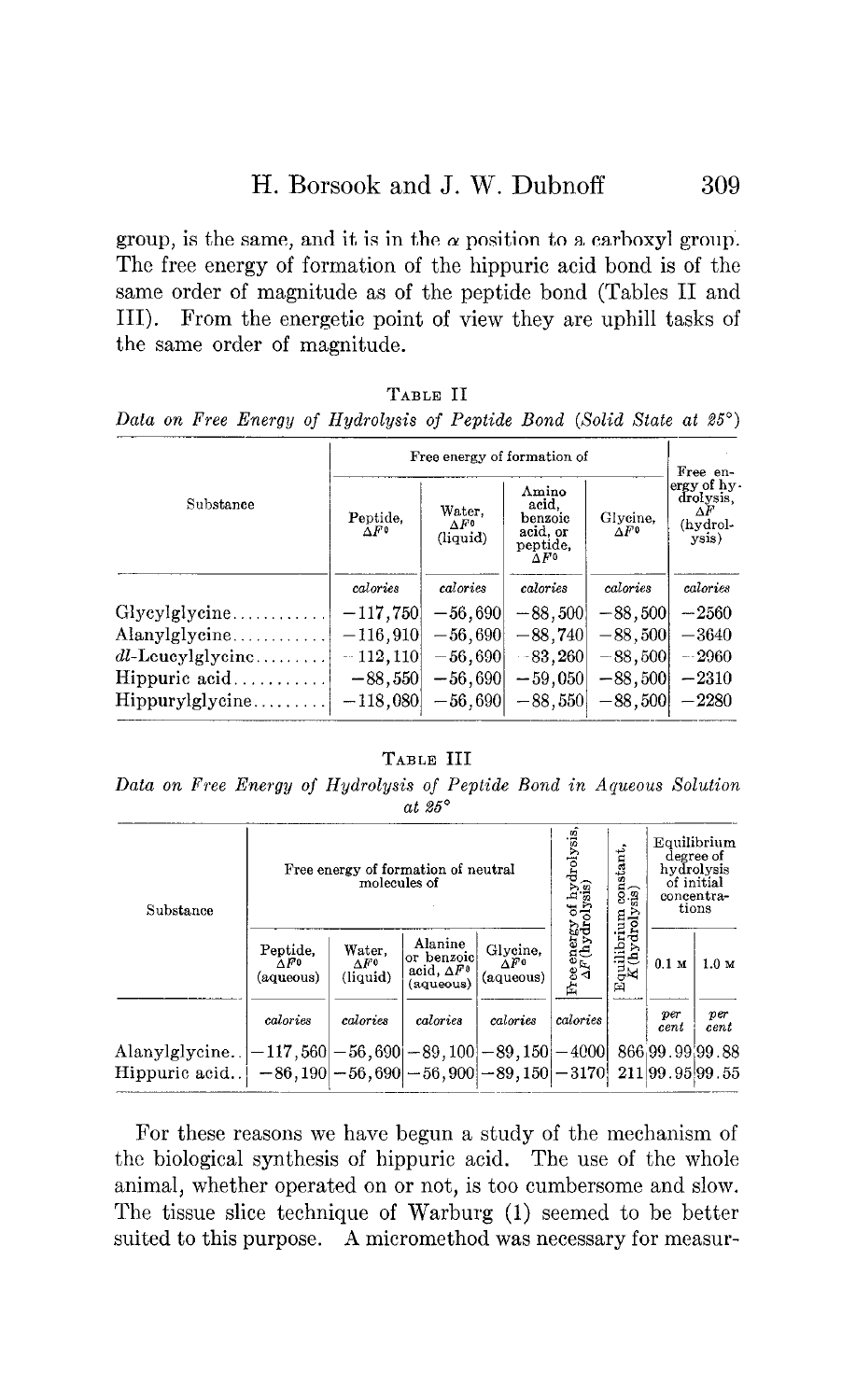ing very small quantities of hippuric acid. One was devised by means of which it is possible to measure as little as  $2 \times 10^{-3}$  mg. We were then able to measure the synthesis of hippuric acid effected by tissue slices in the course of a few hours from dilute solutions (0.0025 M) of benzoic acid and glycine.

A survey was made of the distribution of the capacity for synthesizing hippuric acid among the tissues of several animals. The availability of different amino acids for this synthesis and the effect of poisons and damage to cell structure have been studied. These findings, the thermodynamic data, and a description of the technique and analytical method employed are described in the present communication.

### Thermodynamic Data

We have described in previous communications both the genera1 principles and the details of calculating equilibrium constants from thermal data (2-4). We shall therefore present here only the necessary data and the final results of the calculations. The values for the free energy of formation at 38° were calculated from the values at 25" by means of the van't Hoff equation, on the assumption that  $\Delta H$  is constant over the temperature interval from 25-38".

The thermodynamic data in Tables I to III are based on measurements of heat capacities and heats of combustion made in this laboratory by Dr. H. M. Huffman. The details of this work have not yet been published, though one compilation of part of these data has been published (5). The thermal data in Table I differ from those given in this previous compilation. The differences are formal only, and arise from a change in the accepted value for the heat of combustion of benzoic acid. The values for the heat and free energy of formation of liquid water at 25" are those of Rossini (6).

The solubility of benzoic acid was obtained from Seidell (7). The value at  $25^{\circ}$  agrees closely with that determined later by Kolthoff and Bosch  $(8)$ . The solubility of glycine at  $25^{\circ}$  and  $38^{\circ}$ as well as the activity coefficient in the saturated solution are taken from Schmidt (5). We have assumed that the activity coefficient at 38" is the same as that determined experimentally at 25". The possible error involved is negligible for our present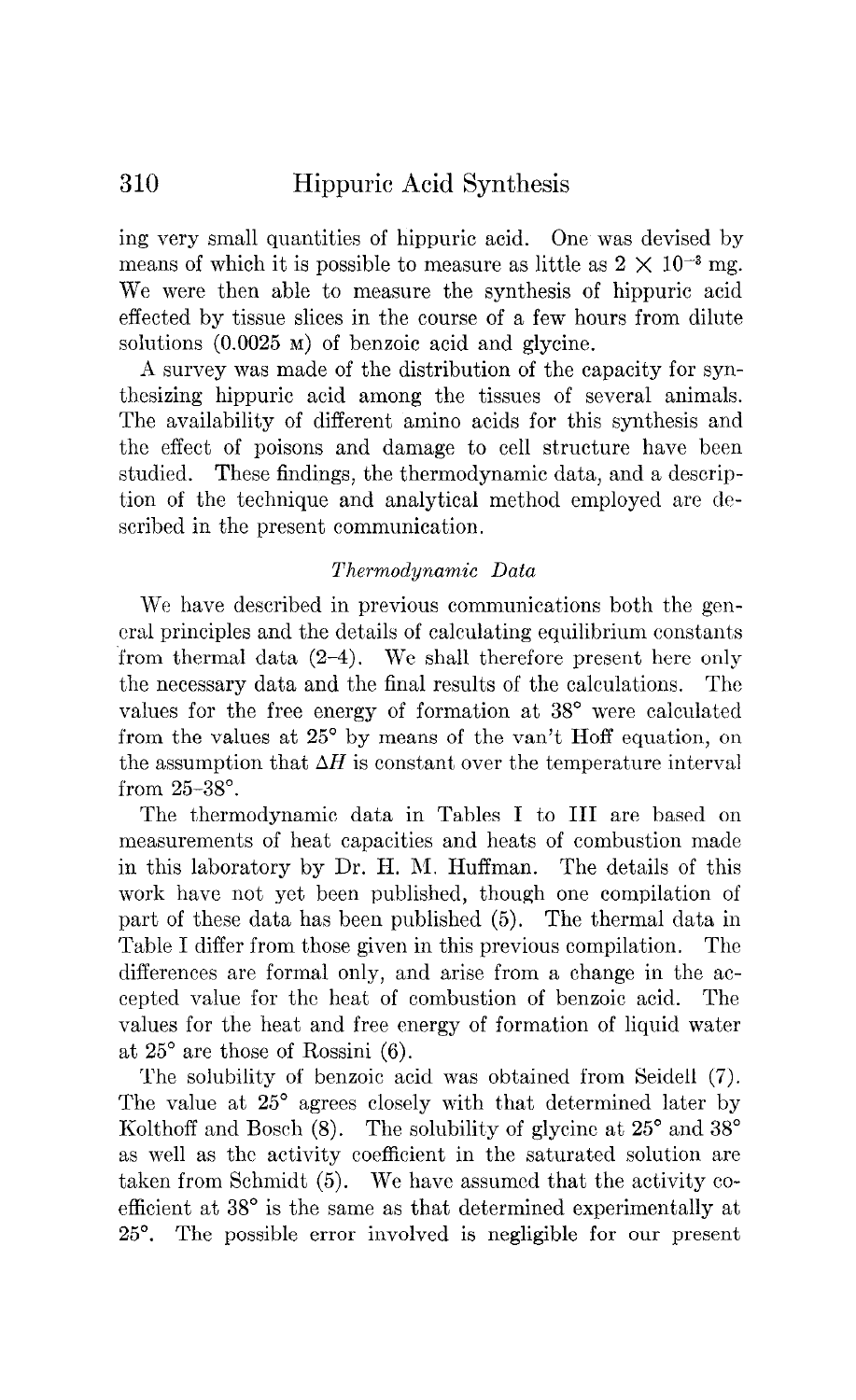purposes. We have ourselves determined the solubility of hippuric acid at 25" and 38". Our value at 25" is identical with that given by Kendall (9).

A number of determinations have been reported of the thermodynamic ionization constant of benzoic acid. The most reliable and concordant value is that obtained at 25" by Brockman and Kilpatrick (10), and by Saxton and Meier (11). The value for the thermodynamic ionization constant of hippuric acid we have used is that given by Josephson (12).

There are no reliable values for the ionization constants of these two acids at 38°. The values we have used are the experimental values at 25<sup>°</sup>. This seemed preferable to guessing the change in the ionization constants with temperature. It is exceedingly improbable that the difference between the ionization constants of the two acids is, for our purpose, significantly different at 38" from what it is at 25°. It is the difference in the ionization constants which contributes to the final over-all change in free energy. These ionization constants were used to compute the ionization of the two acids in their saturated solutions.

The equilibrium constant for the hydrolysis of hippuric acid in water has been measured experimentally at 184<sup>°</sup> and 194<sup>°</sup> by Ingersoll and Burrows (13). The temperature difference is too small, and uncertainties regarding degrees of ionization and activity coefficients at these temperatures too great, for a reliable extrapolation of the equilibrium constant from the higher temperatures to 25°. Without any corrections, the extrapolated value at 25' for the reaction between neutral molecules is 546, which corresponds to a value of  $\Delta F$  of  $-3735$  calories. The more reliable value calculated from the thermal data is  $-3170$  calories. The agreement is surprisingly close.

The findings on the enzymatic hydrolysis of hippuric acid arc in complete accord, as far as they go, with these thermodynamic data. Thus Mutch (14) prepared an extract of hog kidney which hydrolyzed 0.08 N hippuric acid 97 per cent in 255 hours at 37°. The hydrolysis was prevented from being complete by the inhibition of the enzyme, demonstrated by the same author, by the accumulating benzoic acid. A saturated solution of sodium benzoate and glycine set away with the enzyme for 1 month at 37" yielded a small amount of impure, unidentified material, which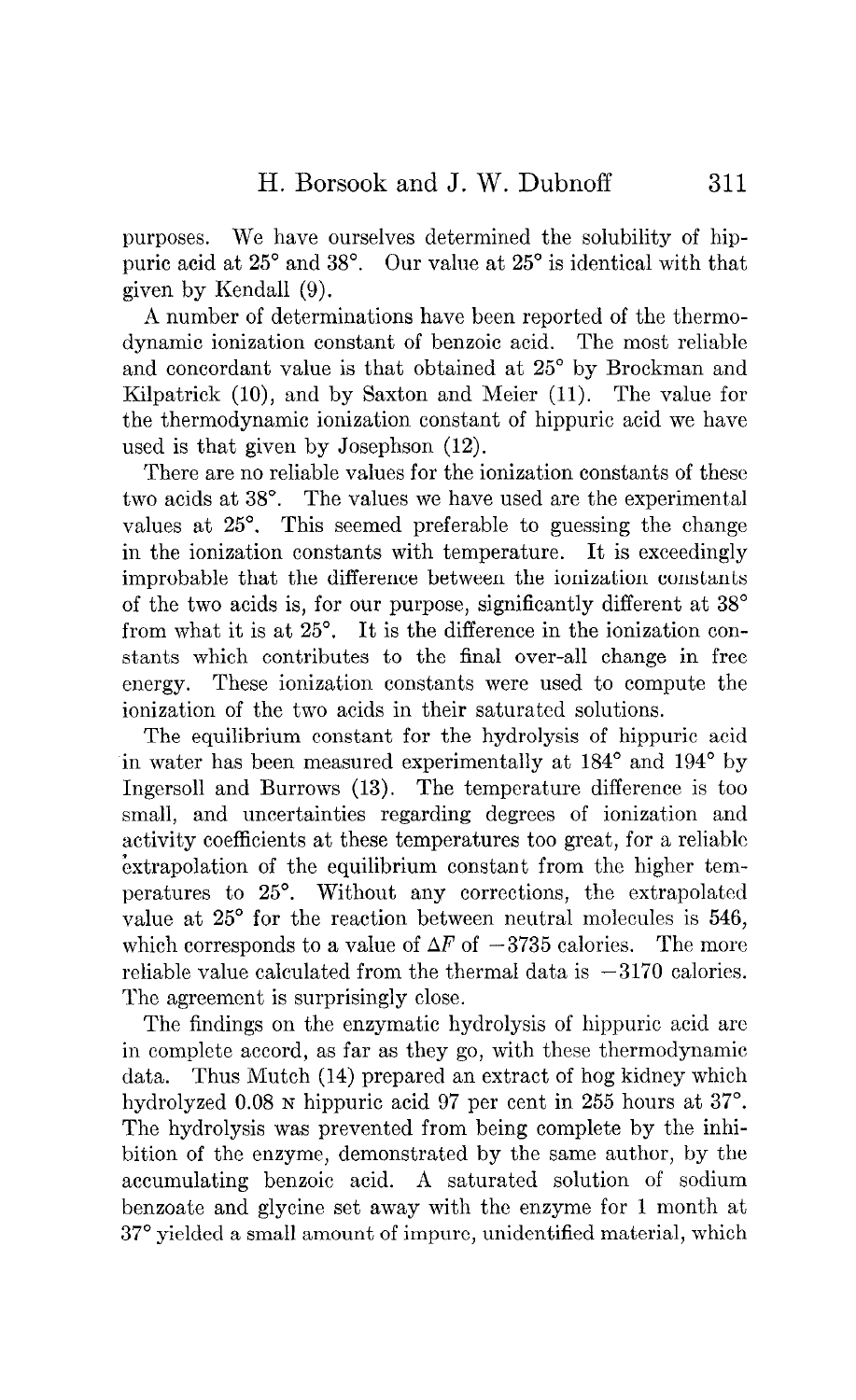at the most, had it been hippuric acid, would have amounted to 0.6 per cent conversion of the benzoic acid to hippuric acid. Kimura (15) obtained complete hydrolysis of hippuric acid with a glycerol extract of hog kidney. Takahashi (16) found nearly complete hydrolysis when sodium hippurate was incubated with an aqueous suspension of minced chicken kidney. Ho recovered in one experiment 81 per cent of the theoretical benzoic acid and 90 per cent of the amino nitrogen freed.

## Technique

Most of the animals used in these experiments were Wistar Institute adult white rats. When other animals were used, the technique was the same. The animals were all in a normal state of nutrition, and were killed by stunning. The organs were sliced free-hand with a straight edge razor. A well sharpened straight edge razor is a better tool for slicing than any safety razor blade we have tried.

The slices were rinsed in Ringer's solution prepared according to the formula of Krebs and Henseleit (17), containing 0.2 per cent glucose, and equilibrated at 38° with a gas mixture consisting of 95 per cent oxygen and 5 per cent carbon dioxide. Each slice was rinsed immediately after being cut and then transferred to the reaction vessel.

Since we were not interested in the respiration of the slices, we have been using 25 ml. bottles as reaction vessels instead of Warburg respirometers. Into these are fitted 2-hole rubber stoppers provided with inlet and outlet tubes for the passage of the gas mixture. The inlet tube reaches half-way into the bottle. It is connected to a glass manifold, which in turn is connected to a cylinder containing the gas mixture. The flow of gas through each reaction vessel is regulated by means of a screw-clamp. One end of the outlet tube in the reaction bottle is flush with the bottom of the stopper; the other end passes through a ring seal into a glass bulb which contains water and has a hole near the top. The bubbling of the gas through the water in this bulb enables one to estimate the rate at which the gas mixture is passing through the reaction vessel.

Twenty-four such reaction vessels are clamped on three strips of wood in such a manner that the lower half of each vessel is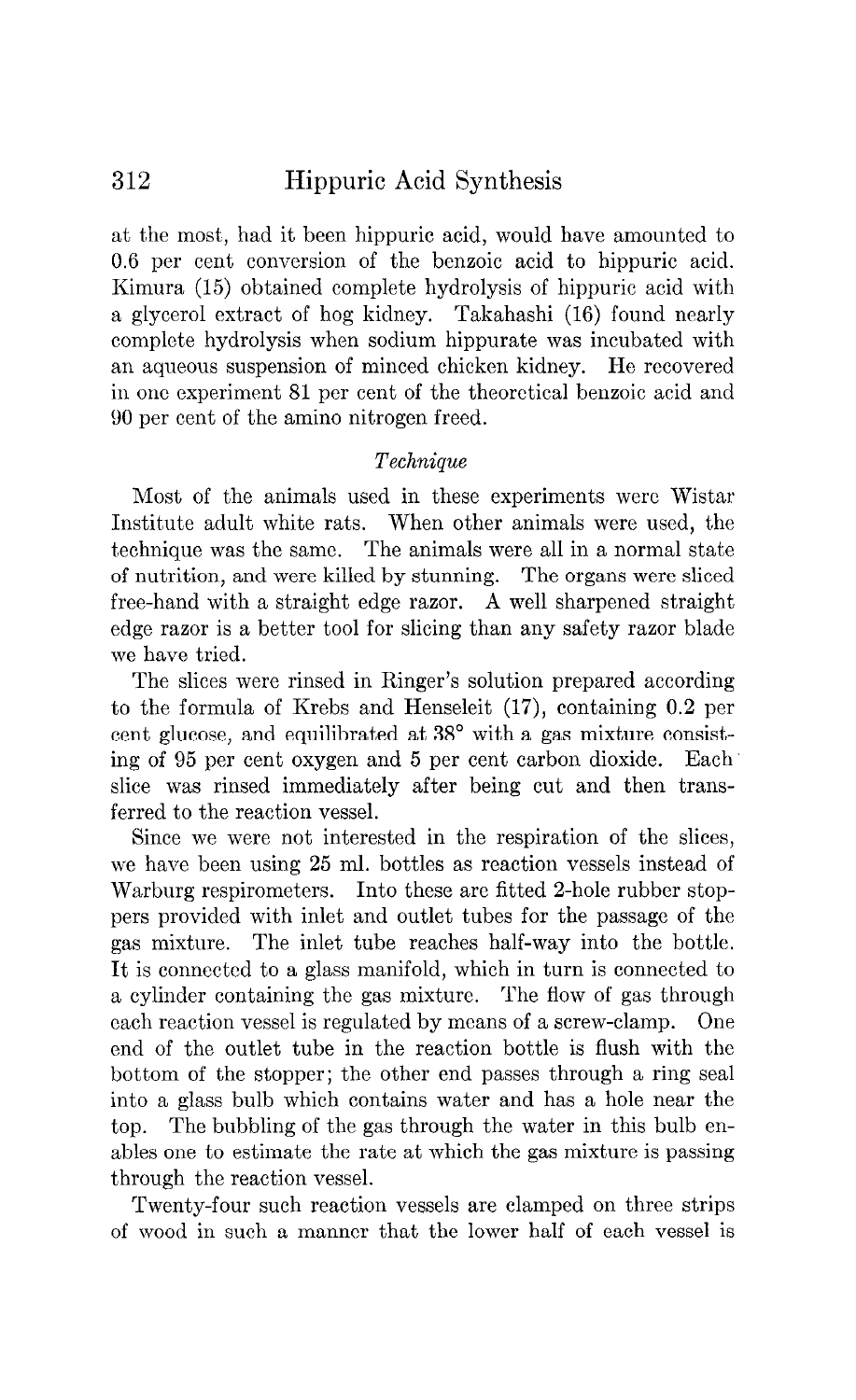immersed in the water bath. These strips are attached at each end to an upright strip which is mounted on the usual rocking device for Warburg respirometers.

When all the reaction vessels are in place and connected, the gas mixture is blown through vigorously for 10 minutes, after which, for the remainder of the experiment, the gas is slowed down so that about one bubble escapes in the traps about every 2 seconds. Throughout the period of gassing and afterwards the vessels are rocked at a rate of about 90 cycles per minute. The temperature of the water bath was 38".

This arrangement is much cheaper and more convenient than the usual all-glass respirometer assembly; it is more rugged, and serves quite as well.

## Analytical Procedure

The method employed for the analysis of hippuric acid is in principle the classical method of extraction, hydrolysis, and formol titration of the liberated glycine. The extraction apparatus is shown in Fig. 1. Bulb  $C$  in which the extraction occurs is filled with solid glass beads 3 mm. in diameter to increase the etherwater interface. The receiver  $D$  is a test-tube attached by a ground glass joint to the extractor. During the extraction D rests in a water bath at  $75^\circ$ . Fitting into A is a Hopkins condenser.  $D$  and  $A$  have the same diameter, so that the condenser will fit as snugly into it as it does into  $A$ .  $D$  is about  $4 \text{ cm}$ . longer than A, so that the condenser will not reach too far down when it is used as a reflux condenser in the hydrolysis of the hippuric acid which has been extracted. The tube B must be tall enough to carry a column of ether which can overcome the hydrostatic pressure of the water in the lower part of C and the layer of ether above it.

The analytical procedure is as follows: Proteins are removed by boiling or by precipitation with trichloroacetic acid (final concentration 2 per cent). 2 ml. of protein-free solution acidified to pH 1.5 to 2.0 with  $H_2SO_4$  are pipetted into B. Ether is pipetted into B until enough has overflowed from  $C$  to a depth of about 1 inch at the bottom of D. The condenser A with water running through it is then inserted, and the temperature of the bath in which  $D$  is held is raised to  $75^\circ$ . The other parts of the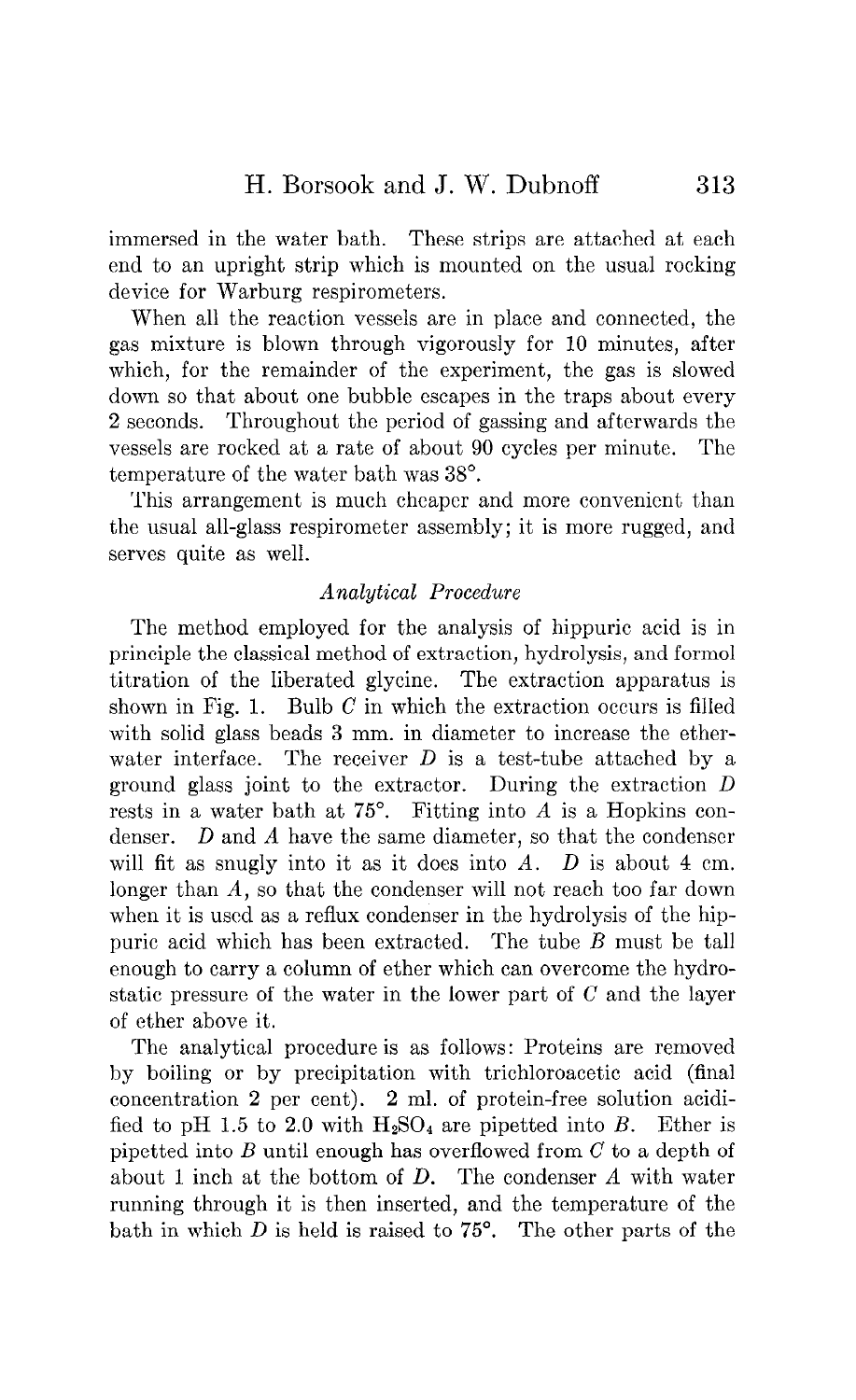extractor are at room temperature. The extraction proceeds for 4 hours. The extractor is then withdrawn from the receiver D, from which the ether is then evaporated off.  $D$  is then removed from the bath to an adjacent hot-plate and its position adjusted so that the bottom is about 1 mm. above the hot-plate. 1 ml. of concentrated HCl is pipetted into D, the condenser inserted, and the heater adjusted so that the HCl boils gently. The hydrolysis is carried on for 2 hours. At the end of this time  $D$  is again



FIG. 1. Apparatus for extraction and subsequent hydrolysis of hippuric acid.  $A$ , Hopkins condenser;  $B$ , tube;  $C$ , extracting chamber filled with solid glass beads 3 mm. in diameter; D, receiver.

immersed in a boiling water bath, and the HCl and volatile acids driven off with the aid of a moderately strong current of air, until a piece of moistened Congo red paper held over the top no longer turns blue. The residue in  $D$  is now dissolved in 2 ml. of water and shaken for a few minutes with permutit to remove any ammonia. After centrifuging, a formol titration is carried out on 0.25 ml. aliquots by the method described in a previous publication (18). The size of the aliquot may be adjusted according to the amount of hippuric acid present.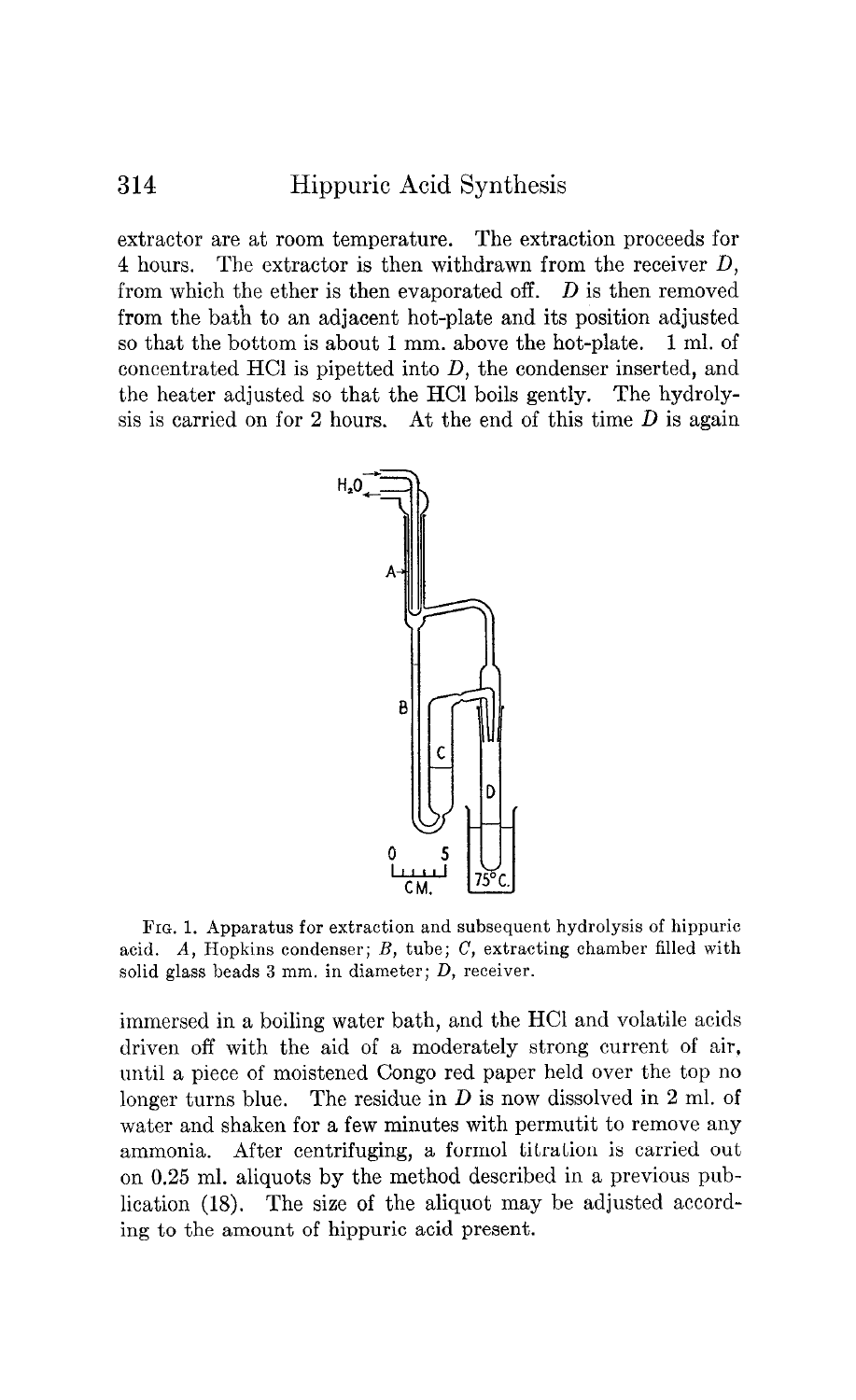It is possible by this procedure to measure as little as 2 to 5  $\gamma$  of hippuric acid in an aliquot titrated. Tested on known amounts of hippuric acid, the recovery was uniformly about 85 per cent. Since macromethods yield only 90 to 95 per cent, the above submicromethod may be considered as tolerably satisfactory. It is sufficiently accurate for our present purposes.

### Results

Table IV is a summary of our findings on the synthesis of hippuric acid by slices of liver and of kidney of the dog, guinea pig,

TABLE IV Formation of Hippuric Acid from 0.0025 M Benzoic Acid and 0.01 M Glycine by Slices of Liver and Kidney of Different Animals, at 38° in 6 Hours Tissue dry weight, 30 to 50 mg. in 4 ml. of solution.

|            |      |                                   | Liver                              |                                                             |      |                                   | Kidney                             |                                                                         |
|------------|------|-----------------------------------|------------------------------------|-------------------------------------------------------------|------|-----------------------------------|------------------------------------|-------------------------------------------------------------------------|
|            |      |                                   | $Q(\text{hip} -$<br>puric<br>acid) | Per cent<br>of<br>initial<br>benzoic<br>acid con-<br>verted |      |                                   | $Q(\text{hip} -$<br>puric<br>acid) | Per cent<br>$_{\rm initial}^{\rm of}$<br>benzoic<br>acid con-<br>verted |
|            | mg.  | m.eq.<br>$\times$ 10 <sup>3</sup> |                                    |                                                             | mg.  | m.eq.<br>$\times$ 10 <sup>3</sup> |                                    |                                                                         |
| $\log$     | 0    | 0                                 | 0                                  | $\theta$                                                    | 1.15 | 6.5                               | 0.94                               | 65                                                                      |
| Guinea pig | 1.34 | 7.6                               | 0.59                               | 76                                                          | 0.93 | 5.3                               | 0.41                               | 53                                                                      |
| Rabbit     | 1.34 | 7.6                               | 0.59                               | 76                                                          | 1.04 | 5.9                               | 0.47                               | 59                                                                      |
| $Rat$      | 1.04 | 5.9                               | 0.35                               | 59                                                          | 0.33 | 1.8                               | 0.12                               | 18                                                                      |

rabbit, and rat. They arc in complete accord with the findings in intact animals.

Von Bunge and Schmiedcberg (19) were the first to show that in the dog synthesis of hippuric acid occurs in the kidney, and further that in this animal the kidney is the only site of this synthesis. Both conclusions were confirmed by Snapper et al. (20) and by Quick (21).

In the rabbit and probably most other animals synthesis of hippuric acid is not restricted to the kidney. The question was left unsettled in experiments on the whole animal whether or not any hippuric acid synthesis can occur in rabbit kidney (22, 23). Hippuric acid synthesis in rabbit liver was proved by Friedmann and Tachau (24) by isolation of hippuric acid after perfu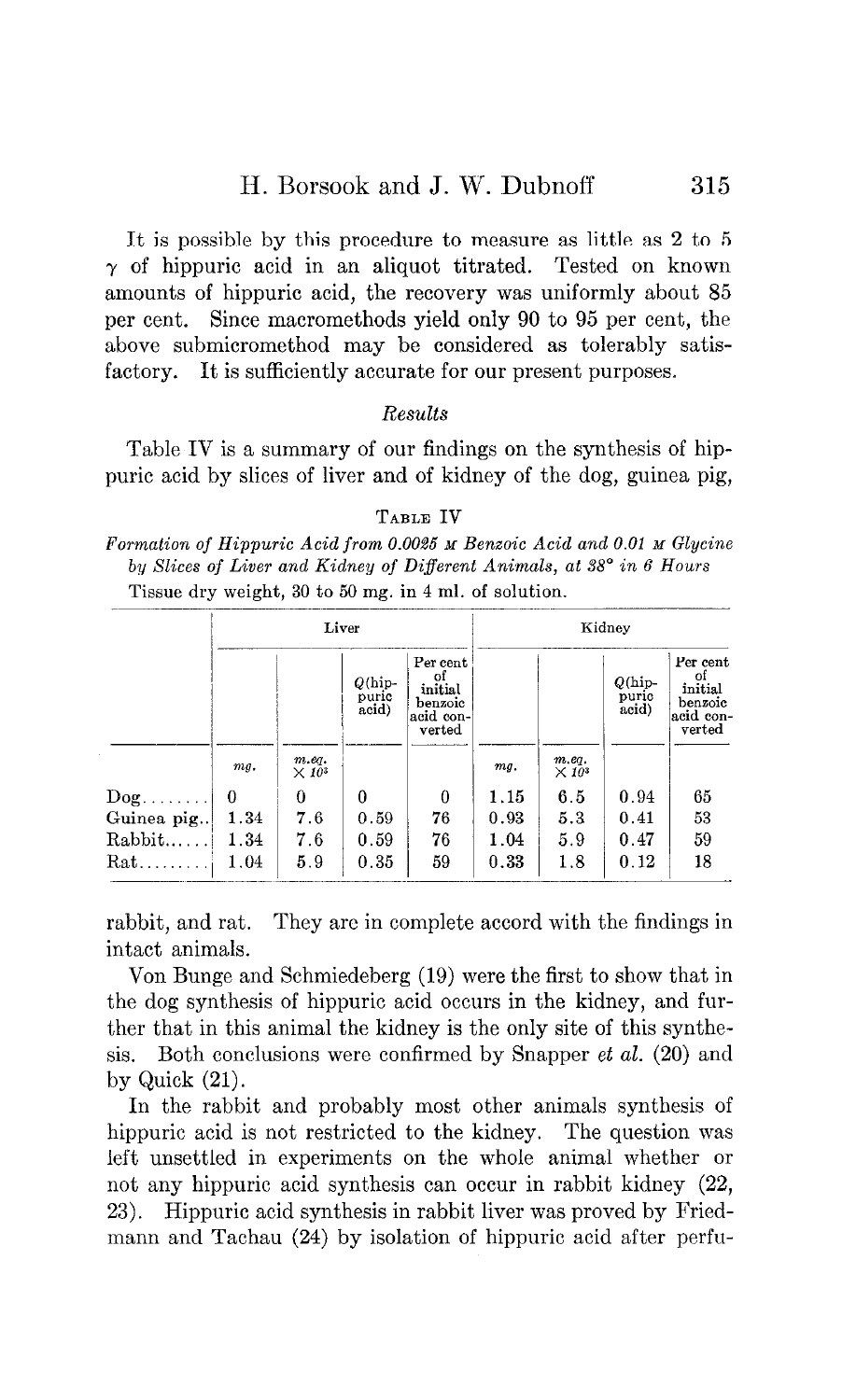sion of the liver with benzoate and glycine. Snapper et al. found in perfusion experiments that the kidney of man, pig, and sheep can synthesize hippuric acid. In view of this finding the clinical interpretation of the rate of excretion of hippuric acid following the ingestion of sodium benzoate as a measure of liver function calls for some caution. That it can be used at all as a test of liver function indicates that hippuric acid synthesis probably occurs in human liver as well as kidney. The ability of the liver of the sheep and pig to carry out this synthesis remains to be investigated.

The concordance between the findings in the whole animal and with tissue slices attests to the reliability of the information obtained with the latter technique. This technique is far superior to experiments on the whole animal or perfusion experiments with respect to convenience, the possibility of setting up blank controls, and of testing a variety of experimental conditions on the identical specimen of the organ. The efficiency of the tissue in the slices is of the same order as in perfusion experiments. Thus the Q(hippuric acid) by dog kidney slices in Table IV is 0.94; in perfusion experiments it was 0.77 and 0.25 (20, 25).

The synthesis of hippuric acid in rat liver slices is a relatively slow reaction compared with the synthesis of urea (17) or of amino acids (26) (Table V). The rate is, on the other hand, faster than the conversion of glycocyamine to creatine.'

The slowness with which hippuric acid is synthesized in rat liver slices is compensated for to some extent by the continuation of the reaction with small diminution in rate for at least 6 hours. This is shown in Table VI. The progressive falling off in rate is probably the result of lessening vitality of the slices and diminishing concentration of benzoic acid.

There appears to be an upper limit to the amount of hippuric acid synthesized under our experimental conditions. When more and more tissue is added to the reaction vessel, a point is reached at about 35 mg. of dry weight of tissue at which more tissue does not effect the conversion of more benzoic acid (Table VII).

The rate of synthesis expressed as a fraction of the original amount of benzoic acid is nearly the same with initial concentra-

<sup>1</sup> Borsook, H., and Dubnoff, J. W., J. Biol. Chem., in press.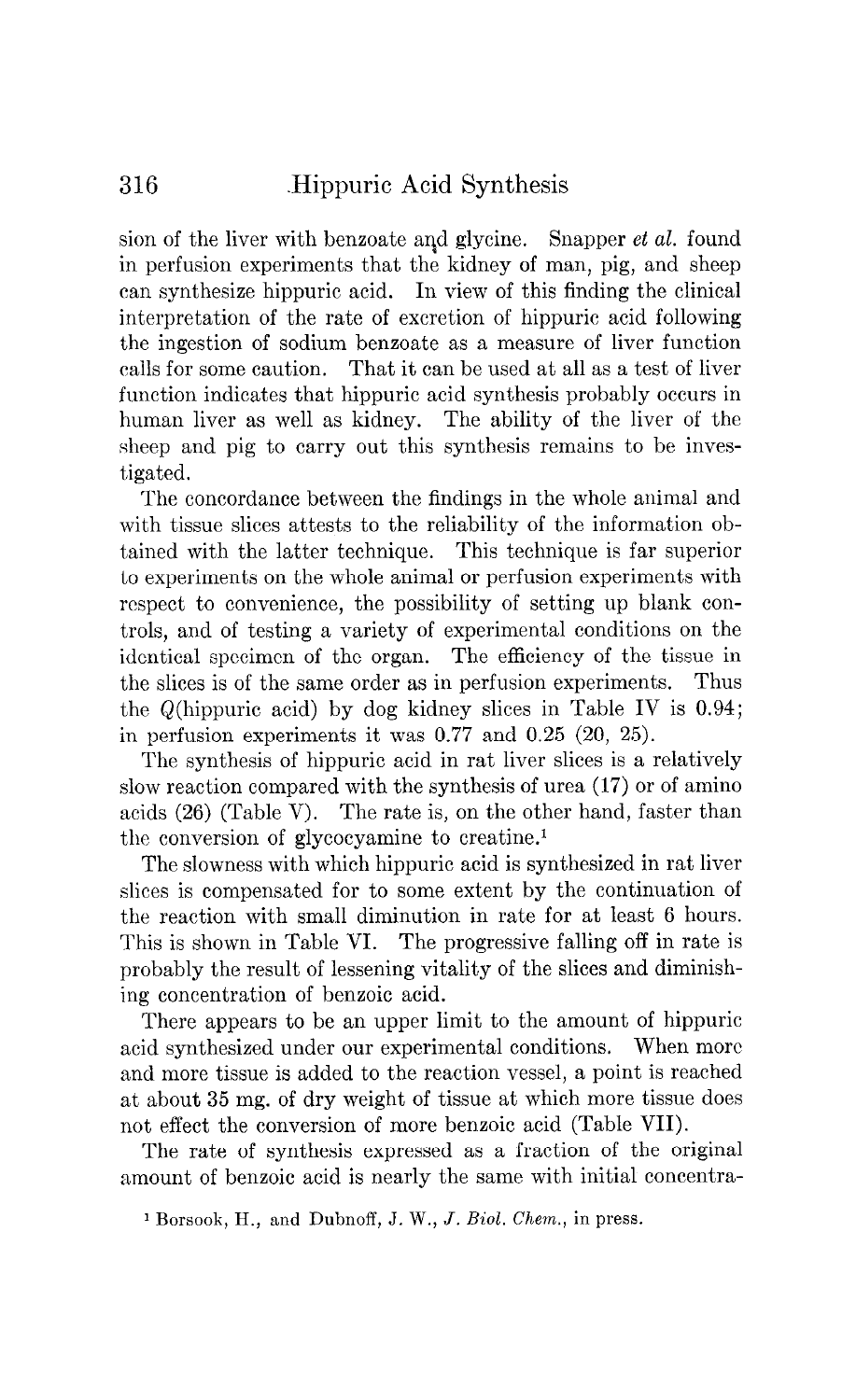TABLE V

Speed of Formation at  $38^{\circ}$  of Hippuric Acid from 0.005 M Glycine and 0.0025 M Benzoic Acid Compared with Formation of Other Substances by Rat Liver Slices

 $Q = \frac{\text{amount formed computed as if gas in c.mm. (s.r.P.)}}{q}$ dry weight of tissue in mg.  $\times$  hrs.

| $CO_2 + 2NH_4 \rightarrow$ urea.† Without ornithine  1 - 4 |  |
|------------------------------------------------------------|--|
|                                                            |  |
|                                                            |  |

\* Borsook, H., and Dubnoff, J. W., J. Biol. Chem., in press.

t Krebs and Henseleit (17).

 $‡$  Neber (26).

### TABLE VI

variation with Time of Rate of Synthesis of Hippuric Acid by Rat Liver Slices from 0.0025 M Benzoic Acid and 0.01 M Glycine at  $38^\circ$ Tissue dry weight, 24 to 38 mg. in 4 ml. of solution.

| Time | Per cent of initial benzoic<br>acid combined | Q(hippuric acid) |
|------|----------------------------------------------|------------------|
| hrs. |                                              |                  |
| ິ    | 32                                           | 1.03             |
|      |                                              | 0.88             |
|      | 67                                           | 0.80             |
|      | 69                                           | 0.60             |

TABLE VII

Dependence of Rate of Synthesis of Hippuric Acid on Amount of Liver Used in 6 Hours at 38° from 0.0025 M Benzoic Acid and 0.01 M Glycine

| Dry weight of liver slices<br>in 4 ml. solution | Per cent of initial benzoic<br>acid converted | $Q(\hbox{hippuric acid})$ |
|-------------------------------------------------|-----------------------------------------------|---------------------------|
| mq.                                             |                                               |                           |
| 9                                               | 29                                            | $1.3\,$                   |
| 14                                              | 29                                            | 0.77                      |
| 35                                              | 57                                            | 0.61                      |
| 65                                              | 63                                            | 0.37                      |
| 98                                              | 55                                            | 0.21                      |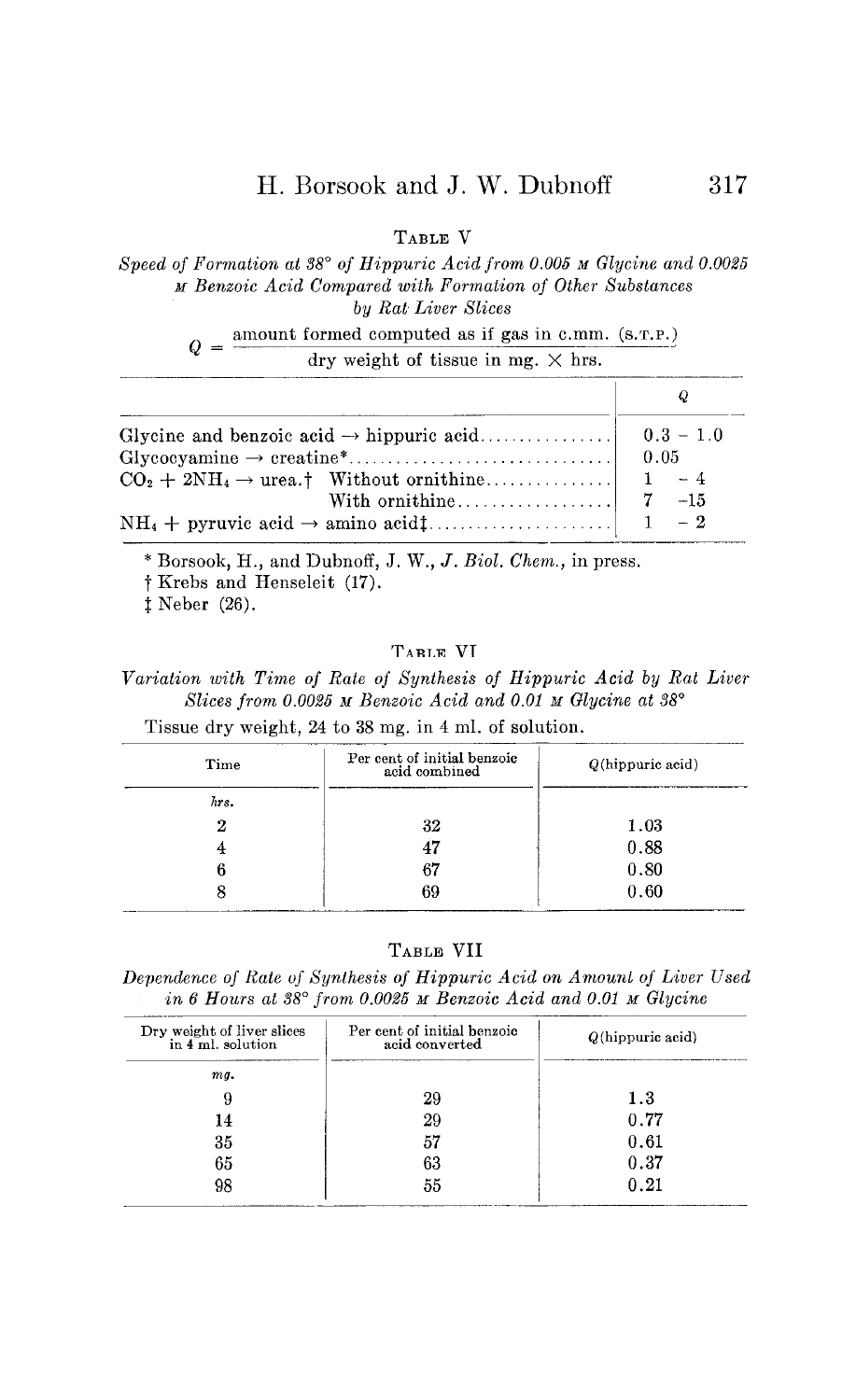tions of benzoic acid ranging from 0.005 M to 0.00125 M (Table VIII). At 0.01 M the fraction converted is less than at the lower concentrations, but 0.01 M benzoic acid can hardly be considered toxic because the highest value of Q(hippuric acid) was obtained with this concentration of benzoic acid. The absolute amounts

#### TABLE VIII

Rate of Hippuric Acid Synthesis from Different Initial Concentrations of Benzoic Acid and 0.01 M Glycine in 6 Hours at 38°

| Initial concentration of<br>benzoic acid | Per cent of initial amount<br>converted | $Q(\hbox{hippuric acid})$ |
|------------------------------------------|-----------------------------------------|---------------------------|
| moles per l.                             |                                         |                           |
| 0.01                                     | 20                                      | 0.55                      |
| 0.005                                    | 53                                      | 0.49                      |
| 0.0025                                   | 61                                      | 0.31                      |
| 0.0017                                   | 59                                      | 0.16                      |
| 0.00125                                  | 52                                      | 0.12                      |

Tissue dry weight, 54 to 80 mg. in 4 ml. of solution.

#### TABLE IX

Rate of Hippuric Acid Synthesis from Different Initial Concentrations of Glycine and 0.0025  $\boldsymbol{\mu}$  Benzoic Acid in 6 Hours at 38°

| Tissue dry weight, 125 to 150 mg. in 4 ml. of solution. |  |  |  |  |  |  |  |
|---------------------------------------------------------|--|--|--|--|--|--|--|
|---------------------------------------------------------|--|--|--|--|--|--|--|

| Initial concentration of<br>glycine | Per cent of initial benzoic<br>acid converted | $Q(\text{hippuric acid})$ |
|-------------------------------------|-----------------------------------------------|---------------------------|
| moles per l.                        |                                               |                           |
| 0.02                                | 73                                            | 0.16                      |
| 0.01                                | 67                                            | 0.16                      |
| 0.005                               | 52                                            | 0.12                      |
| 0.0025                              | 41                                            | 0.09                      |
| 0.00125                             | 32                                            | 0.07                      |

of hippuric acid synthesized grow less with decreasing initial concentrations of benzoic acid.

A somewhat similar relation exists between the rate of hippuric acid synthesis and the initial concentration of glycine (Table IX). The low Q(hippuric acid) values are the result of having employed unnecessarily large amounts of tissue (see Table VII).

We have tested a number of amino acids for their ability to combine with benzoic acid in rat liver slices (Table X). The most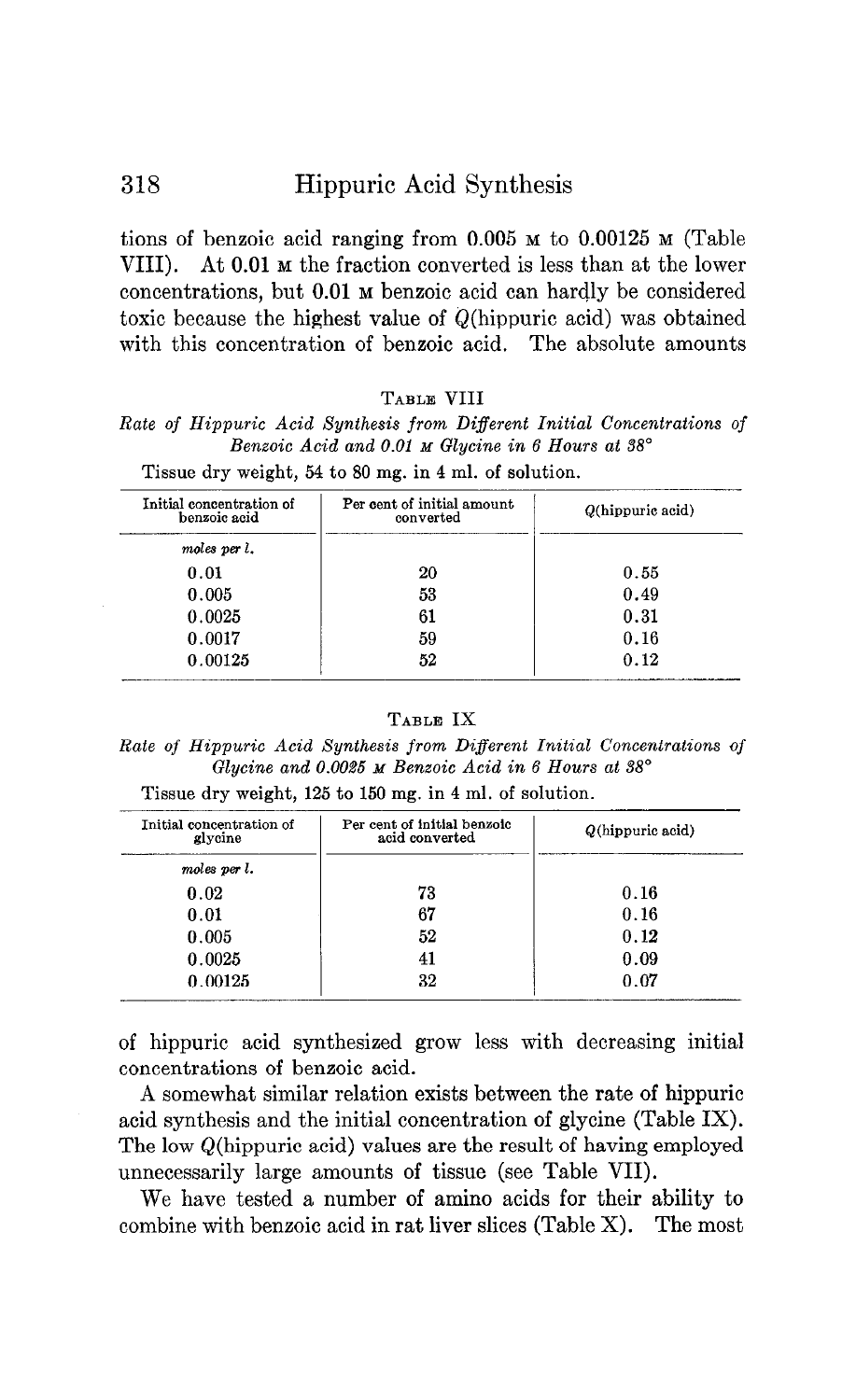rapid combination occurred with glycine. A large scale experiment was carried out with benzoic acid and glycine and the hippuric acid formed was isolated. The yield on isolation was 75 per cent of that indicated by titration. It was proved to be hippuric acid by melting point determination, 187° (corrected), mixed melting point, and by electrometric titration. A 0.2805 ml. aliquot of a solution of 44.6 mg. in 25 ml. of water was neutralized by 74.1 ml.<sup>-3</sup> of 0.0375 N NaOH; theoretical titer, 74.5  $ml. -3.$ 

#### TABLE X

Synthesis oj Hippuric Acid by Rat Liver Slices from Benzoic Acid and Dijferent Amino Acids in 6 Hours at 38° Compared with Amount Obtained with Glycine in Simultaneous Experiments from Same Lobe of Liver Benzoic acid initially 0.0025 M; amino acid 0.01 M.

| Amino acid                  | Per cent<br>ΩŤ<br>amount<br>synthe-<br>sized with<br>glycine | Amino acid          | Per cent<br>Ωf<br>amount<br>synthe-<br>sized with<br>glycine |
|-----------------------------|--------------------------------------------------------------|---------------------|--------------------------------------------------------------|
| $d$ -Alanine                | 0                                                            | $d$ -Lysine         | $\theta$                                                     |
| $d$ -Arginine               | 0                                                            | $dl$ -Methionine    | 0                                                            |
| $l$ -Aspartic acid          | 0                                                            | $d$ -Ornithine      | 0                                                            |
| $l$ -Asparagine             | 0                                                            | $dl$ -Phenylalanine | 0                                                            |
| $d$ -Citrulline             | 0                                                            | $l$ -Proline        | $\theta$                                                     |
| $l$ -Cysteine               | 0                                                            | $l$ -Hydroxyproline | 40 (?)                                                       |
| $l$ -Cystine                | $\Omega$                                                     | $dl$ -Serine        | 50(?)                                                        |
| $d$ -Glutamic acid          | $\Omega$                                                     | $d$ -Threonine      | 0                                                            |
| $\iota\iota$<br>" + glycine | 80                                                           | $l$ -Tryptophane    | 0                                                            |
| Glycine                     | 100                                                          | $l$ -Tyrosine       | 0                                                            |
| $l$ -Histidine              | 0                                                            | $d$ -Valine         | $\Omega$                                                     |
| $l$ -Leucine                | 0                                                            |                     |                                                              |

Of all the other amino acids only hydroxyproline and serine gave a positive titer. In the case of serine we are certain that the product formed is not hippuric acid. All that can be said at present is that under our experimental conditions a product is formed by the liver slices which is extracted by the ether and gives in our analytical procedure a significantly positive form01 titration.

We obtained some evidence that glutamic acid inhibited somewhat the formation of hippuric acid both in the blank, *i.e.* benzoic acid without glycine added to liver slices, and also with glycine.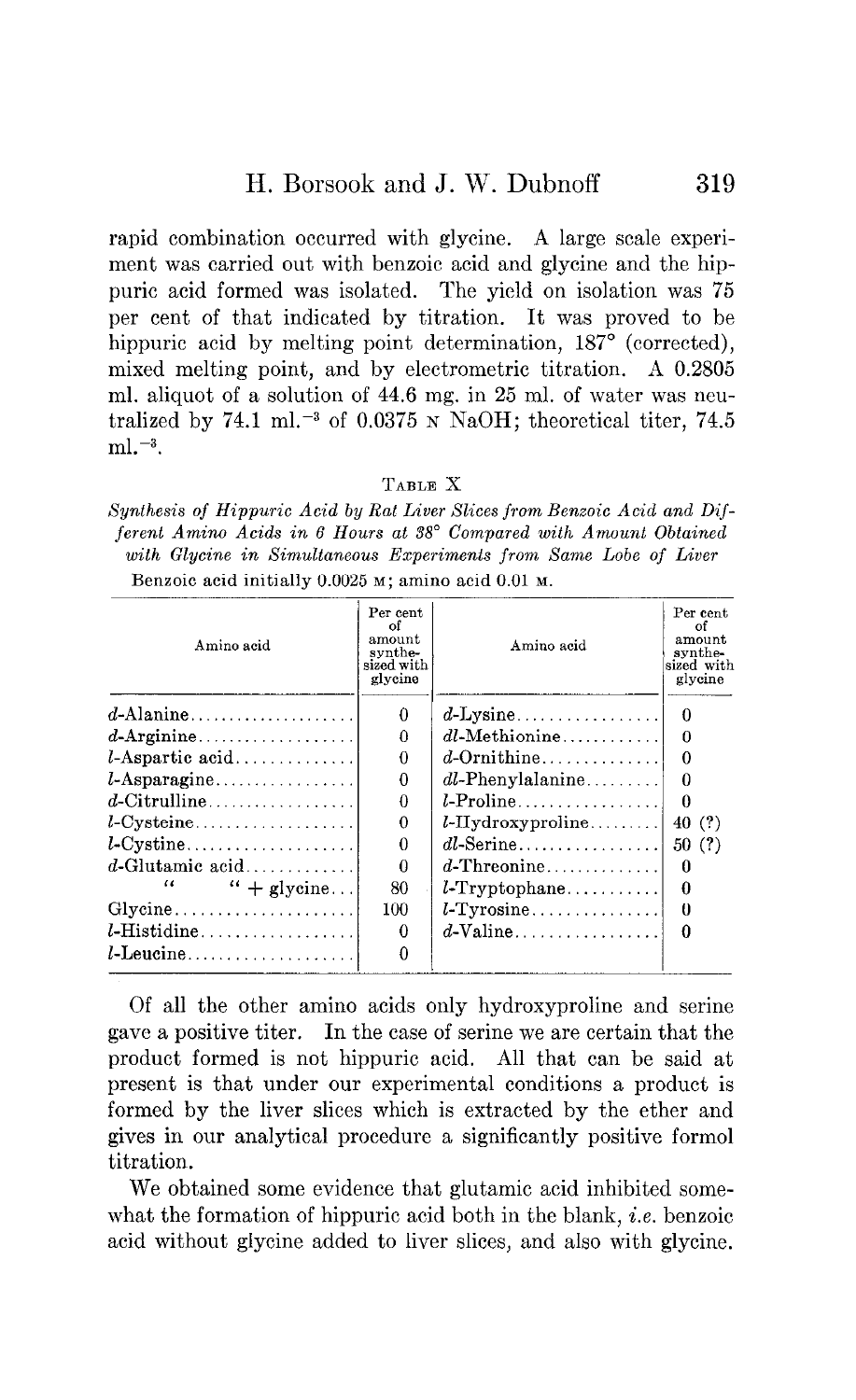From the failure of all the amino acids we have tried (except glycine) to participate in the formation of hippuric acid we may conclude that, at least under the conditions of these experiments, none of the other amino acids is converted to glycine in the liver. The glycine necessary for the hippuric acid which is formed when benzoic acid was added without glycine (it was about 5 per cent of the amount formed with glycine) can easily be accounted for by the autolysis of the liver slices in the course of the experiment  $(27)$ . We may therefore have to look to other organs, or to materials other than amino acids for the synthesis of glycine in the animal body. The possibility remains, of course, that glycine is formed in the liver from amino acids under conditions other than those which existed in the slices in these experiments.

We have investigated the possibility of the synthesis of hippuric acid from benzoic acid and glycine in minced tissues and tissue extracts. So far all the results have been negative. We have tried minced liver and aqueous and glycerol extracts of liver (rat), and glycerol extracts of the kidney (rat and horse).

Here, we have been unable to confirm the observations of Waelsch and Busztin (28). These authors reported that glycerol extracts of horse kidney effected a very rapid synthesis of benzoic acid and glycine to hippuric acid. In 6 hours at 37° more than 60 per cent of the benzoic acid was converted. The hippuric acid formed was isolated and identified. Depending on the conditions, there was also a varying amount of benzamide formed. These are the first observations to be reported of the synthesis of hippuric acid from benzoic acid and glycine in a tissue extract. They would indicate that in a glycerol extract of kidney the whole system, consisting of the enzyme acting upon the benzoic acid and glycine, the energy-donating enzyme and substrate, and the mechanism by means of which these two are coupled, is preserved intact. Furthermore the synthesis, according to Waelsch and Busztin, proceeds under what are practically anaerobic conditions. Synthesis through "mass action," i.e. through reduction of the concentration of water by the glycerol, which is present in a concentration of 30 per cent, is excluded, because the vapor pressure of water in 30 per cent glycerol, and therefore the active concentration of free water, is about 90 per cent of that in pure water (29).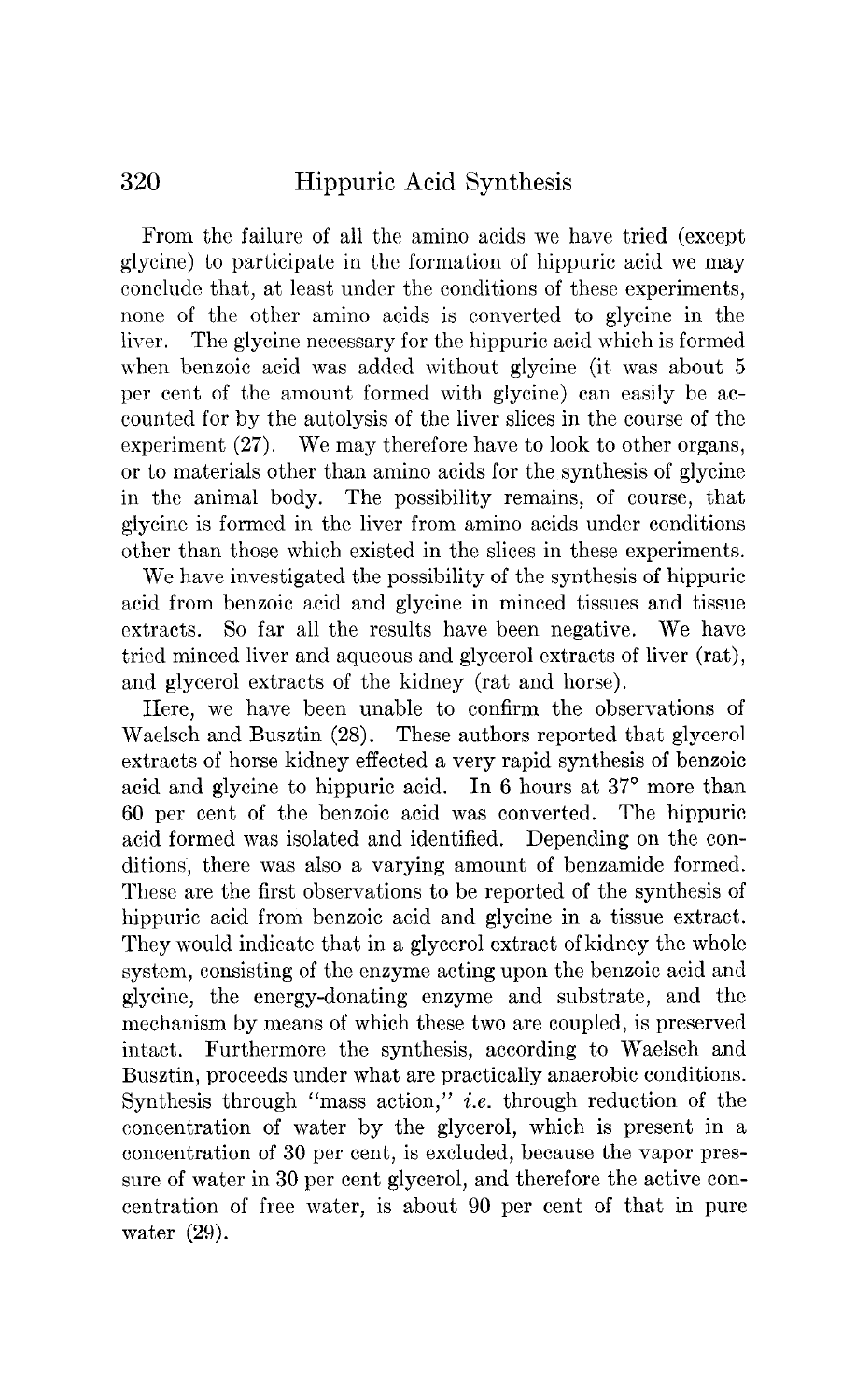Duplicating the conditions of their experiment as exactly as possible, we could find no trace of hippuric acid synthesis. The benxoic acid we added remained uncombined, and was recovered quantitatively. We were also unable to confirm the extraction procedure of Waelsch and Busztin. In their hands shaking six times with ether (amount not specified) was sufficient to remove the benzoic and hippuric acids from the 30 per cent glycerolwater-protein mixture containing a final concentration of 2 N HzS04. With this procedure we could recover added benzoic acid only incompletely and very little of added hippuric acid. We found it necessary to employ an exhaustive continuous extraction for 2 hours in order to extract these two acids completely from the glycerol-water mixture. We are at a loss to account for our inability to confirm the striking observations reported by Waelsch and Busztin.

It is pertinent in this connection that a glycerol extract of kidney—of the pig in most cases—has been used as a source of histozyme; *i.e.*, of the enzyme hydrolyzing hippuric acid (15, 30-32). Thus Kimura (15) reported that glycerol extracts of pig kidney and liver completely hydrolyzed hippuric acid in 68 to 140 hours at  $37^\circ$ . In 24 hours the most potent glycerol extracts effected 50 to 60 per cent hydrolysis.

We have found that synthesis of hippuric acid by liver slices is completely inhibited by 0.001 M KCN and by treatment with toluene. We may conclude therefore that not only intact cell structure but also cell respiration is essential for the synthesis. This is to be expected from the thermodynamic data.

We have found further that liver slices treated with cyanide did not hydrolyze hippuric acid when it was added to the Ringer's solution. If the synthesis of hippuric acid were simply the reverse of hydrolysis brought about by a shift of the equilibrium through coupling with an energy-donating reaction, it may be expected that when this coupling is broken by a respiratory poison hydrolysis of any hippuric acid present would ensue. This would have been analogous to the hydrolysis of protein in autolysis. The finding that there is no hydrolysis in liver slices poisoned with cyanide indicates that the synthesis of hippuric acid under the conditions we have employed, and probably also under those *in vivo*, is not simply the reverse of hydrolysis.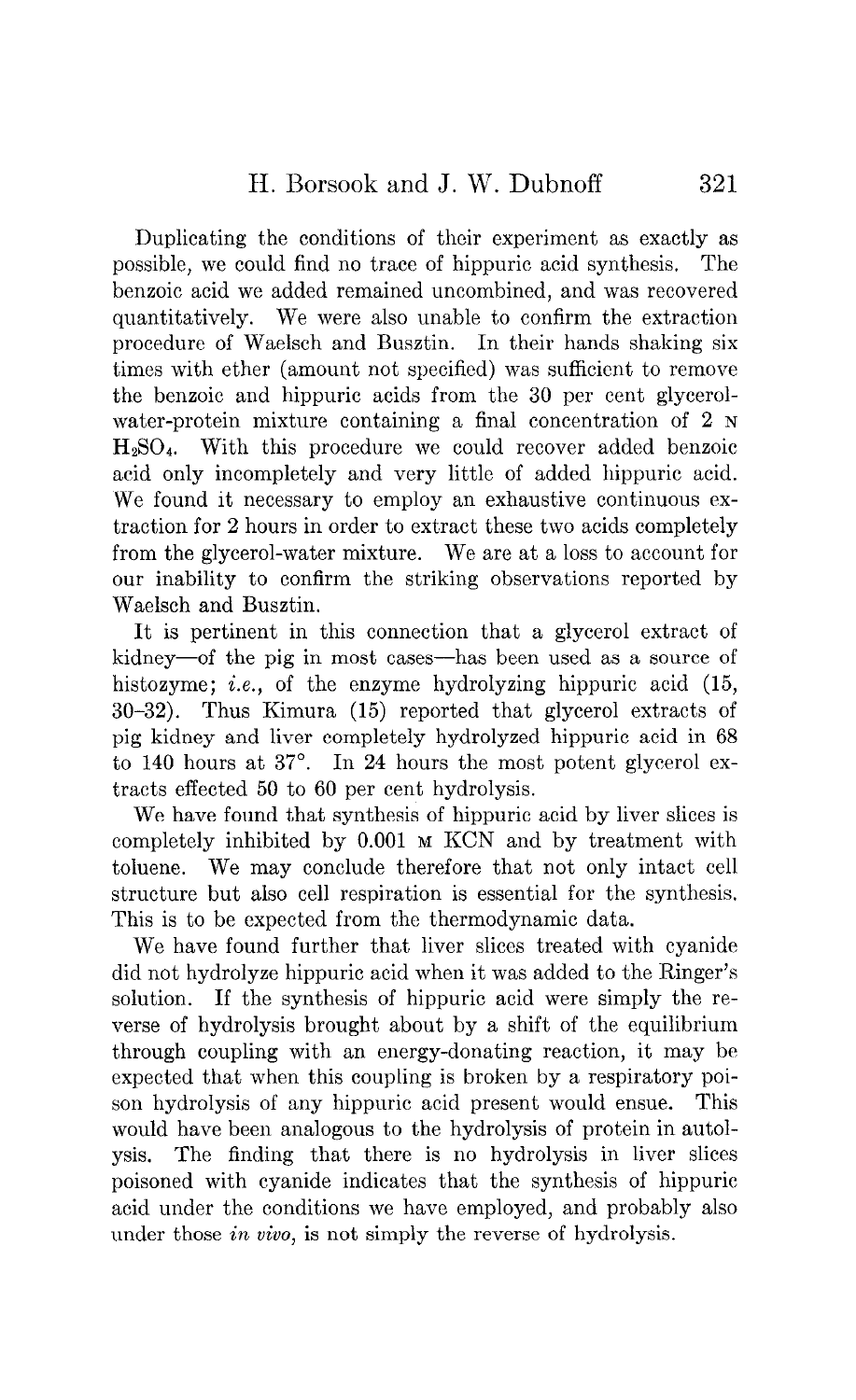Quick (33) made the interesting observations that when glycuronic acid monobenzoate was injected into the dog some hippuric acid appeared in the urine; and, conversely, after the injection of hippuric acid glycuronic acid monobenzoate appeared in the urine. Hippuric acid can therefore be both hydrolyzed and synthesized in the dog. This does not indicate that the conjugation of benzoic acid with glycine in the dog or elsewhere is a "reversible" reaction which obeys the law of mass action, in the same sense for example as an ionic reaction, in which the reaction can be moved to the "right" or "left" simply by changing the concentrations on the "left" or "right." The equilibrium is so far over on the side of hydrolysis of hippuric acid that no conceivable increase in benzoic acid and glycine could per se lead to a significant amount of hippuric acid being synthesized. This negative result was observed by Mutch (14). The hydrolysis and synthesis of hippuric acid in the dog is an example of a reaction which is physiologically but not physicochemically "reversible," as reversibility is ordinarily understood. The simplest explanation would appear to be that hippuric acid is synthesized in the kidney of the dog and hydrolyzed in other organs.

#### **SUMMARY**

1. Thermodynamic data are presented pertaining to the free energy of formation of hippuric acid and of peptides.

2. From these data the equilibrium constants at  $25^{\circ}$  and  $38^{\circ}$ for the reaction hippuric acid  $\rightleftharpoons$  benzoic acid and glycine are calculated.

3. The magnitude of the equilibrium constants so obtained indicates that the synthesis of hippuric acid in vivo must be a coupled reaction of which one of the components is an energydonating reaction. The synthesis cannot be simply the reverse of hydrolysis. This deduction is in accord with the experimental findings.

4. A micromethod is described for determining  $3 \gamma$  of hippuric acid in 1 to 4 ml. of solution.

5. A technique is described by means of which it is possible to observe the synthesis of hippuric acid effected by slices of liver and kidney.

6. By this technique it was found that in the guinea pig, rab-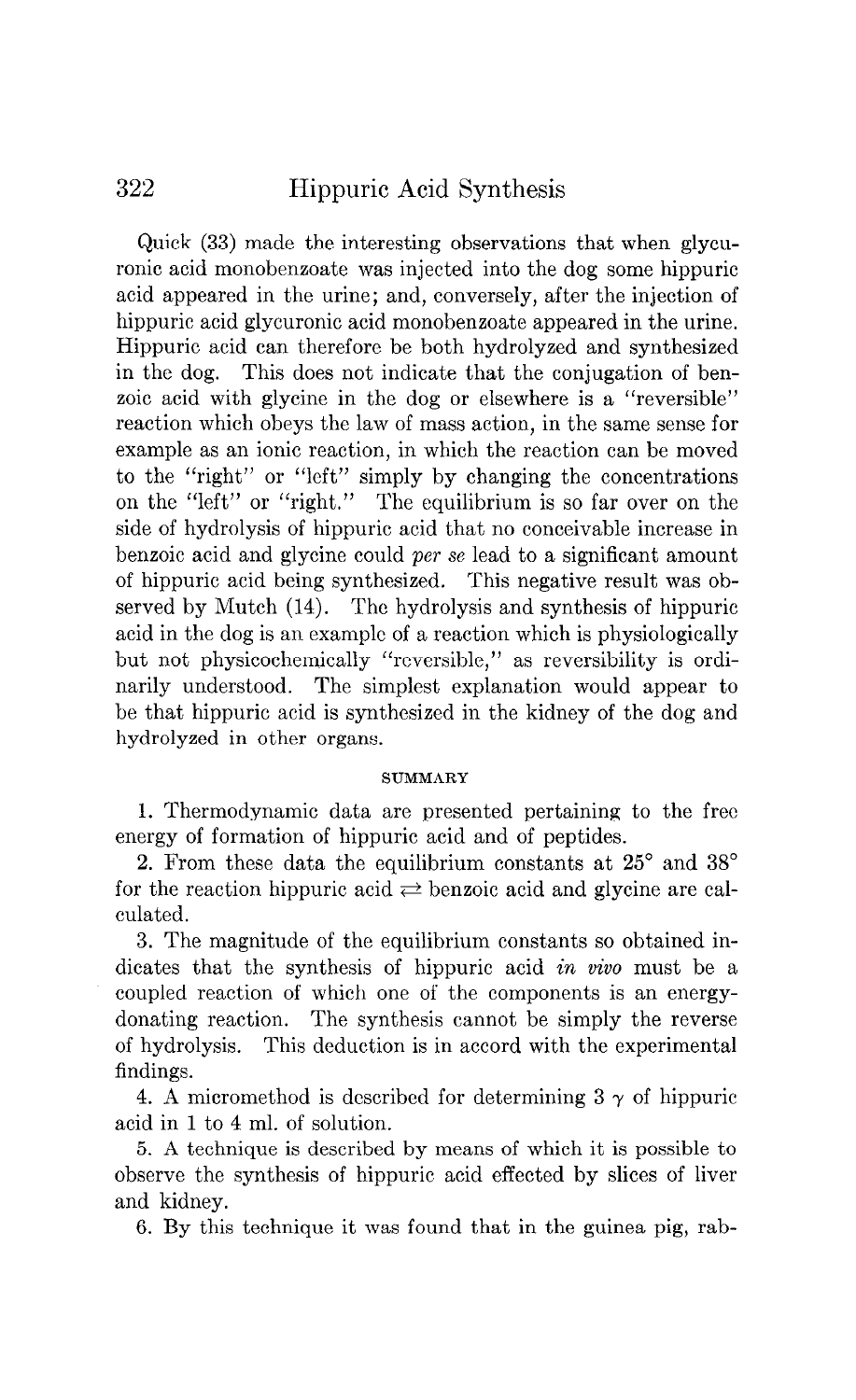bit, and rat the conjugation of benzoic acid with glycine can occur in both the kidney and liver. In the dog it occurs in the kidney, but not in the liver.

7. In rat liver the reaction is relatively slow, one-tenth to onehundredth that of the synthesis of urea from ammonia.

8. The influence of such factors as time, concentration of benzoic acid and of glycine, and of amount of tissue on the rate of synthesis with rat liver slices is described.

9. Of twenty-three amino acids and amides only glycine led to the formation of hippuric acid by rat liver slices.

10. This synthesis does not occur when the cell structure is destroyed by maceration or when the intact tissue is poisoned with toluene or cyanide. Physically intact rat liver slices poisoned with cyanide do not hydrolyze hippuric acid. These findings are shown to be in accord with deductions from the thermodynamic data.

11. An interpretation of the observed hydrolysis and synthesis of hippuric acid in the whole animal (dog) is presented in the light of the above thermodynamic and experimental data.

We are indebted to Dr. W. C. Rose for a generous donation of threonine and to Dr. C. L. A. Schmidt for a loan of amino acids. We are taking this opportunity of thanking them for their kindness.

#### BIBLIOGRAPHY

- 1. Warburg, O., The metabolism of tumours, translated by Dickens, F., London (1930).
- 2. Borsook, H., and Schott, H. F., J. Biol. Chem., 92,535 (1931).
- 3. Borsook, H., and Huffman, H. M., J. Biol. Chem., 99, 663 (1932-33).
- 4. Borsook, H., in Nord, F. F., and Weidenhagen, R., Ergebnisse der Enzymforschung, Leipzig, 4, 1 (1935).
- 5. Borsook, H., and Huffman, H. M., in Schmidt, C. L. A., The chemistry of the amino acids and proteins, Springfield and Baltimore, 822 (1938).
- 6. Rossini, F. D., BUT. Standards J. Research, 22, 407 (1939).
- 7. Seidell, A., Solubilities of inorganic and organic compounds, New York, 2nd edition, 133 (1919).
- 8. Kolthoff, I. M., and Bosch, W., J. Physic. Chem., 36, 1685 (1932).
- 9. Kendall, J., Proc. Roy. Soc. London, Series A, 85, 200 (1911).
- 10. Brockman, F. G., and Kilpatrick, M., J. Am. Chem. Soc., 56, 1483 (1934).
- 11. Saxton, B., and Meier, H. F., J. Am. Chem. Soc., 56, 1918 (1934).
- 12. Josephson, B. A., Biochem. Z., 267, 74 (1933).